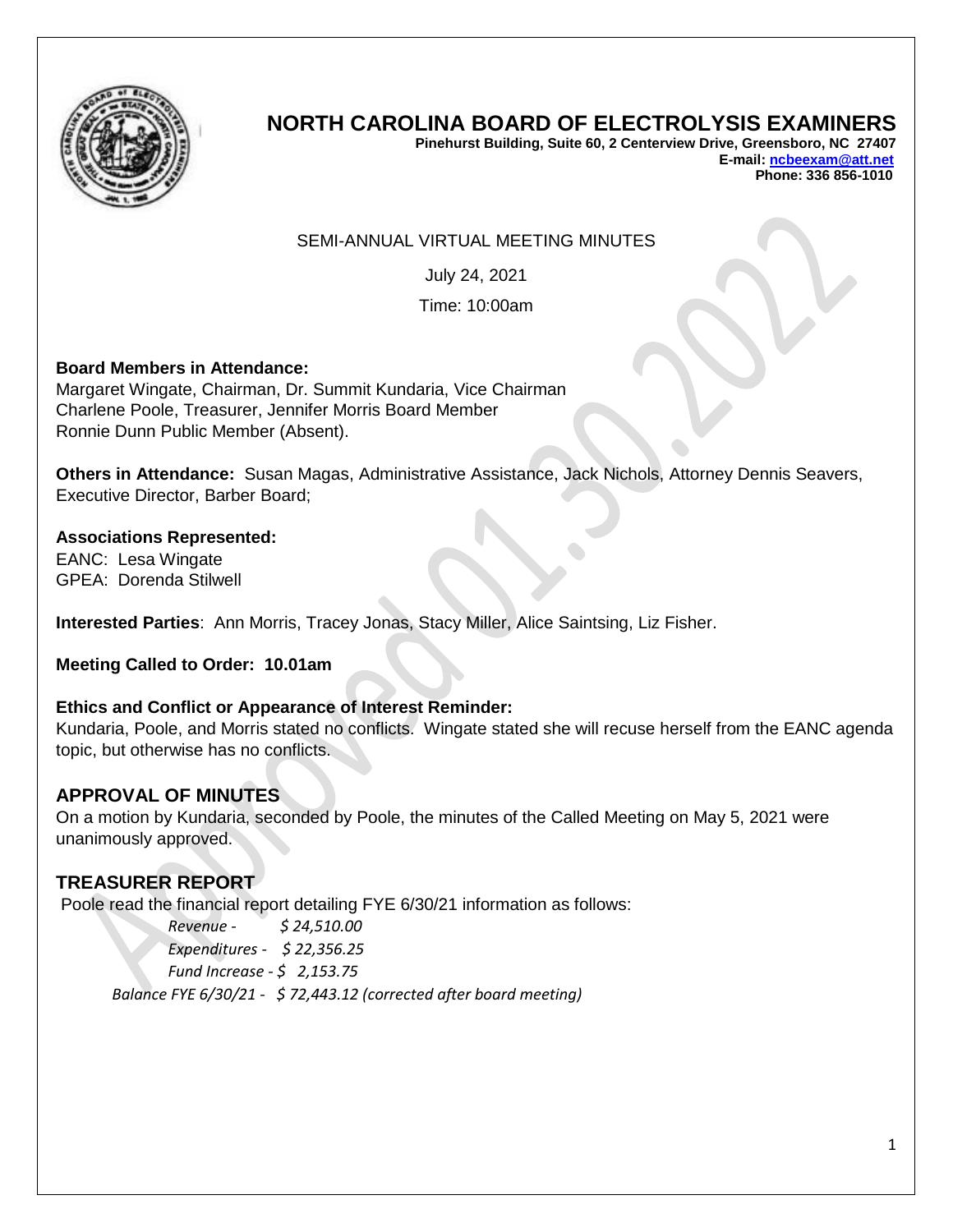# **UNFINISHED BUSINESS**

**Home Studies** – Committee Chair, Jennifer Morris, reported that she is still waiting on information regarding hours and cost. She asked why there were fewer options for laser practitioners and why these licensees were not included in the 20-year rule for Electrologist (reduced CEU requirements after 20 years practice)? Wingate responded that Morris should include laser in her submission for Board approval. Reduced requirements for laser CEU would require a statute change.

Wingate reported that Ann Morris, CPE has also submitted some suggestions for changes to electrolysis home studies. Due to the time needed to review the two home study proposals, a separate meeting will be called to discuss this topic.

**Mandatory Board Member Training** – As of today's meeting, the Board does not have verification of Ronnie Dunn having acquired the mandated training pursuant to G.S. 93-B. Board Counsel, Jack Nichols provided two separate training sessions to four of the Board members.

**Inspection Checksheet** – At the May 5, 2021 meeting, members of the sub-committee to review and revise inspection checksheets were unable to reach a consensus on whether changes were in order. Due to the short timeframe remaining to input entity information and transmit the checksheets to our contractor, the Board's administrator sent the existing checksheet to O'Neill Enterprises to begin the 2021 inspection cycle. Kundaria and Poole reported today that due to a lessening danger of COVID exposure, there may not be a need to require K95 masks, which are more costly to licensees.

**Conversion to Electronic Filing** – Licensee files have been converted to electronic filing in preparation for the pending merger with the Barber Board. Other office files are being purged, and retained files will be the next items converted.

**Website** – The website hosting service changed its format, which resulted in a new method for posting changes and additions. Some data did not properly transfer from the previous platform. A number of meeting minutes files did not transfer, so we will need to re-input those files. Forms are up to date and posted. Website maintenance is a volunteer duty that will be completed as time permits. Board members that notice missing items should advise Magas or Wingate.

**GPEA Training** – Our administrative rules *[21 NCAC 19-.0702 (b)]* require the sponsoring entity of a continuing education event to furnish the Board with the names of licensees, amount of CE units granted to each, and the courses attended. GPEA furnished a spreadsheet with raw data on five licensees plus numerous other attendees not licensed by NCBEE. The following deficiencies were noted:

- 1. A clear listing of licensee names and the CEUs granted for each course was not presented in an organized manner;
- 2. In/out times could not be ascertained for breaks or other absences of participants;
- 3. The sponsoring entity was not listed on the raw data compiled by the Zoom provider or in a separate communication or cover letter from the association; and
- 4. Information was provided for individuals not licensed by NCBEE and, therefore, not appropriate.

GPEA will be advised that the correctly formatted data needs to be provided by December 31, 2021 in order for CEU credit to be granted to the five licensee attendees.